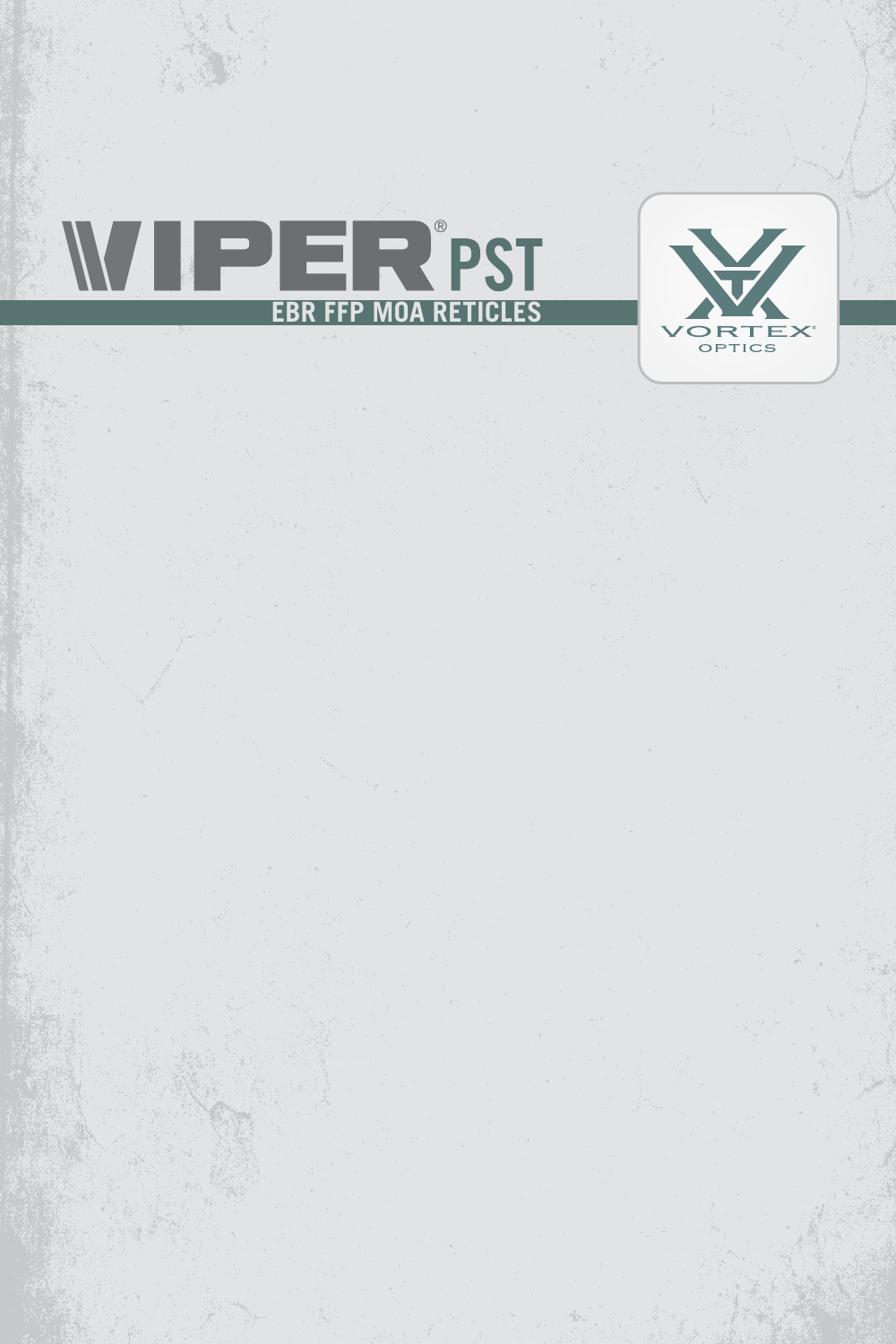



# VORTEX® FIRST FOCAL PLANE EBR MOA RETICLES

Designed to maximize long-distance shooting and ranging abilities, the EBR MOA reticles can be used to effectively determine ranges, holdovers, windage corrections and moving target leads. Ultraprecision laser etching on the glass reticle ensures that MOA specifications are kept to the tightest tolerances possible. The fine center crosshair subtensions on the EBR MOA reticle were carefully chosen to provide the optimum balance between precision aiming and low light visibility. Includes windage reference dots on drop lines.



EBR-2C FFP 5-25 X 50

Note: Reticle images shown in this manual are for representation only—images vary between scope models depending on magnification and reticle plane.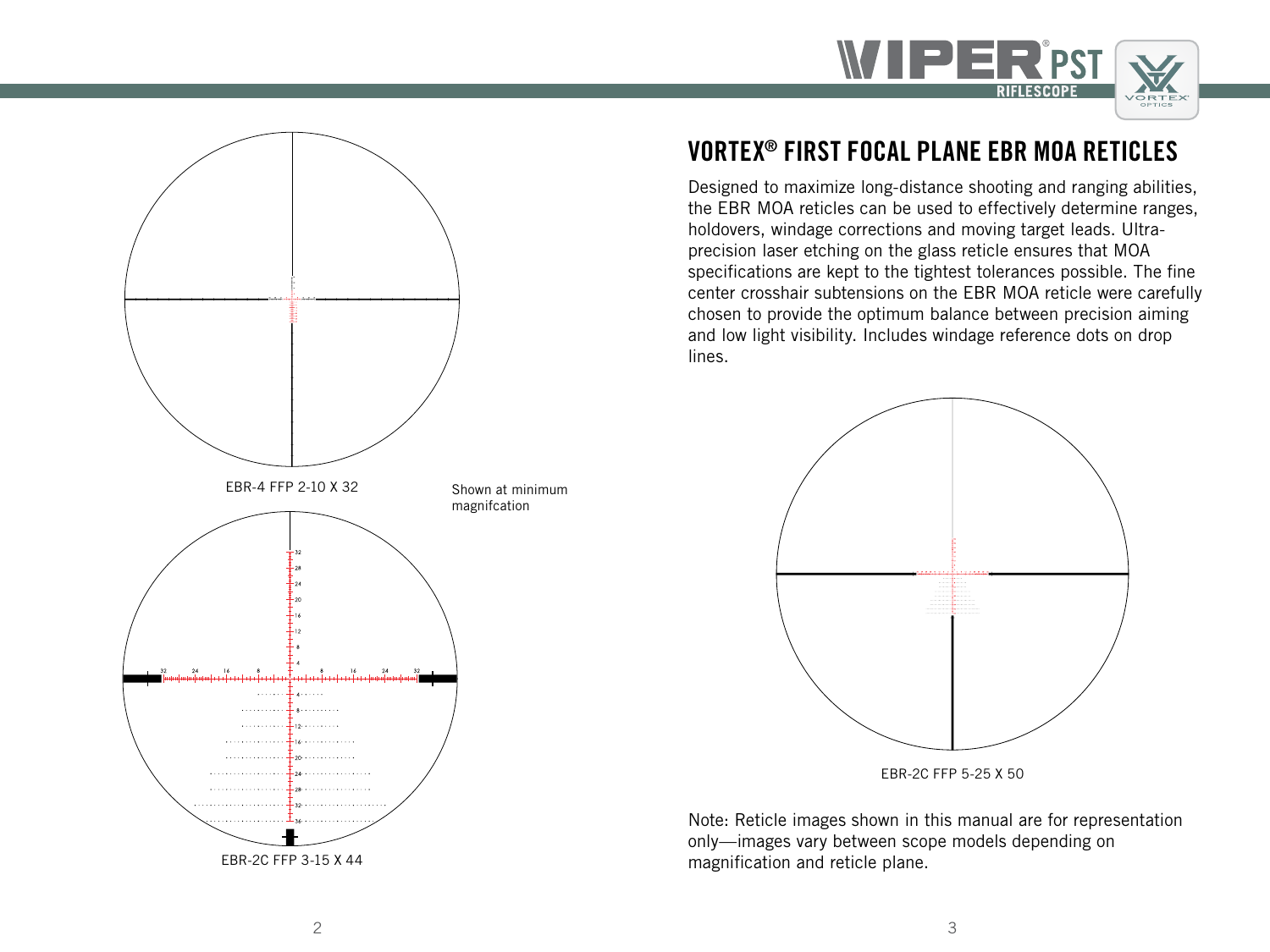

The EBR reticles are based on minute-of-angle (MOA) subtensions. MOA measurements are based on degrees and minutes: 360 degrees in a circle, 60 minutes in a degree for a total of 21,600 minutes. These angular measurements are used to estimate range and correct for bullet trajectory drop in riflescopes.

A minute of angle will subtend 1.05 inches at a distance of 100 yards (29.1 mm at 100 meters). Viper PST riflescopes with MOA adjustments use .25 minute clicks which subtend .26 inches at 100 yards (7.3 mm at a 100 meters), .52 inches at 200 yards (14.6 mm at 200 meters), .78 inches at 300 yards (21.9 at 300 meters), etc.

In the Viper PST first focal plane riflescopes, the listed MOA subtensions of the EBR reticles are valid at all magnification levels. This means the shooter can use the magnification level most appropriate for the situation and still have effective holdover and windage reference marks. This is also extremely valuable in a highstress situation, as the shooter does not have to remember to set the scope to one particular magnification to get valid holdovers—an action necessary with the more common second focal plane reticles.

#### Estimating MOA

Although 1 MOA is very commonly corresponded to 1 inch at 100 yards, this is not quite correct: 1 MOA at 100 yards equals 1.05 inches. Calling 1 MOA an inch per 100 yards may be acceptable at shorter distances, but it will cause a five percent error in ranging and holdover adjustments. This will result in missed shots at longer distances.

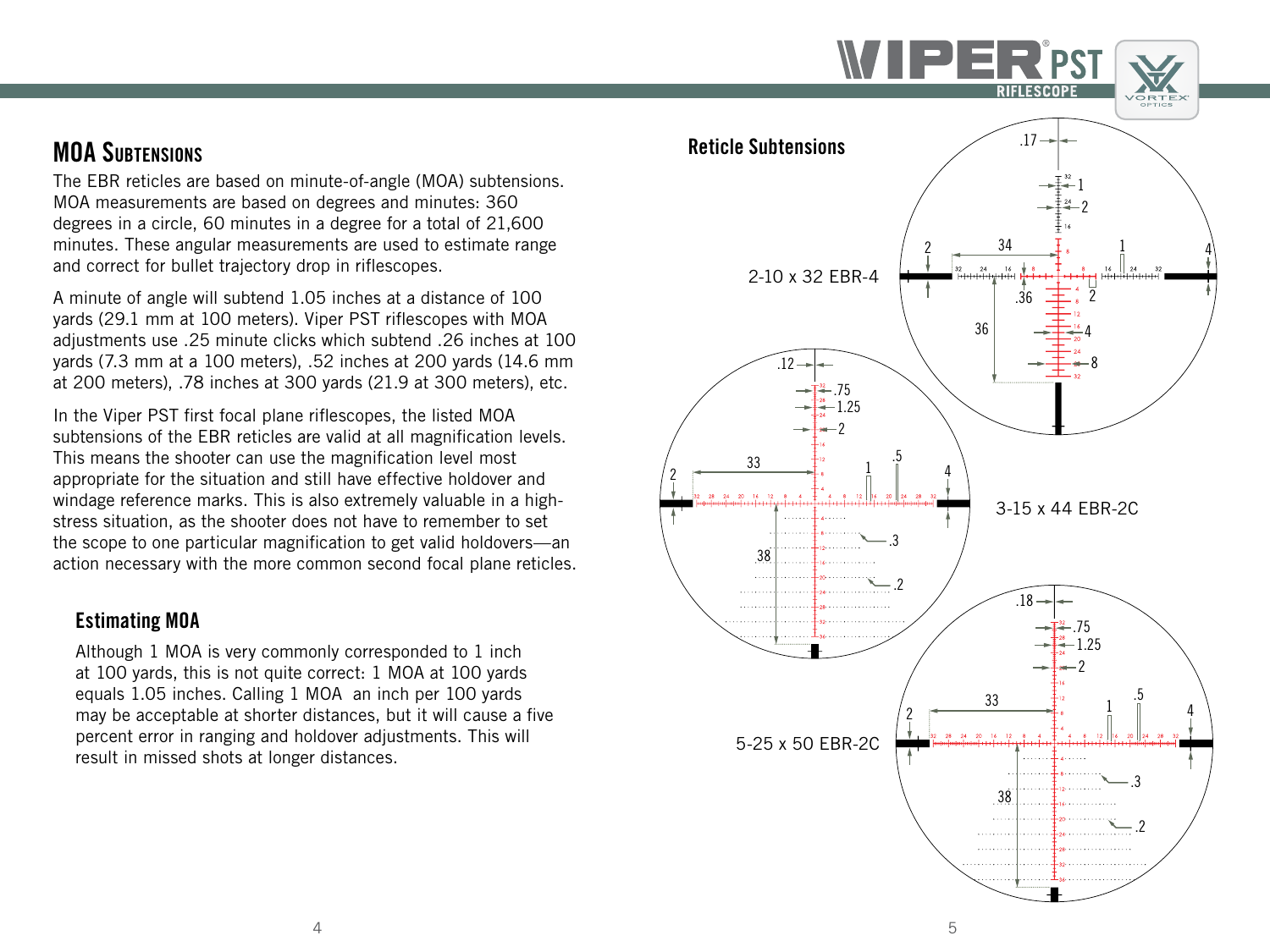

#### **RANGING**

MOA reticles are effective for ranging using simple formulas:

# MOA Ranging Formulas

Target Size (Inches) x 95.5

Measured MOAs

Target Size (CM) x 34.37

**<sup>=</sup>** Range (Meters)

**<sup>=</sup>** Range (Yards)

Measured MOAs

Using either the vertical or horizontal MOA scale, place the reticle on a target of known dimensions and read the number of MOAs spanned. You will obtain maximum accuracy in ranging by calculating exact MOA measurements. MOAs should be estimated in 1/4s if possible.

Accurate measuring will depend on a very steady hold. The rifle should be solidly braced using a rest, bipod or sling when measuring. Once you have an accurate MOA reading, use the formula to calculate the distance.

Note: In the MOA ranging formula, a shooter may substitute 100 for 95.5 in the interest of speedier calculations. Be aware that this will produce a five percent over-estimation error of the yardage distance obtained.



Ranging a 6-foot target (72 inches) at 12 MOAs yields 573 yards. Illustration shown is the 2-10 x 32.

> 72 x 95.5 **<sup>=</sup>** 573 Yards 12 MOA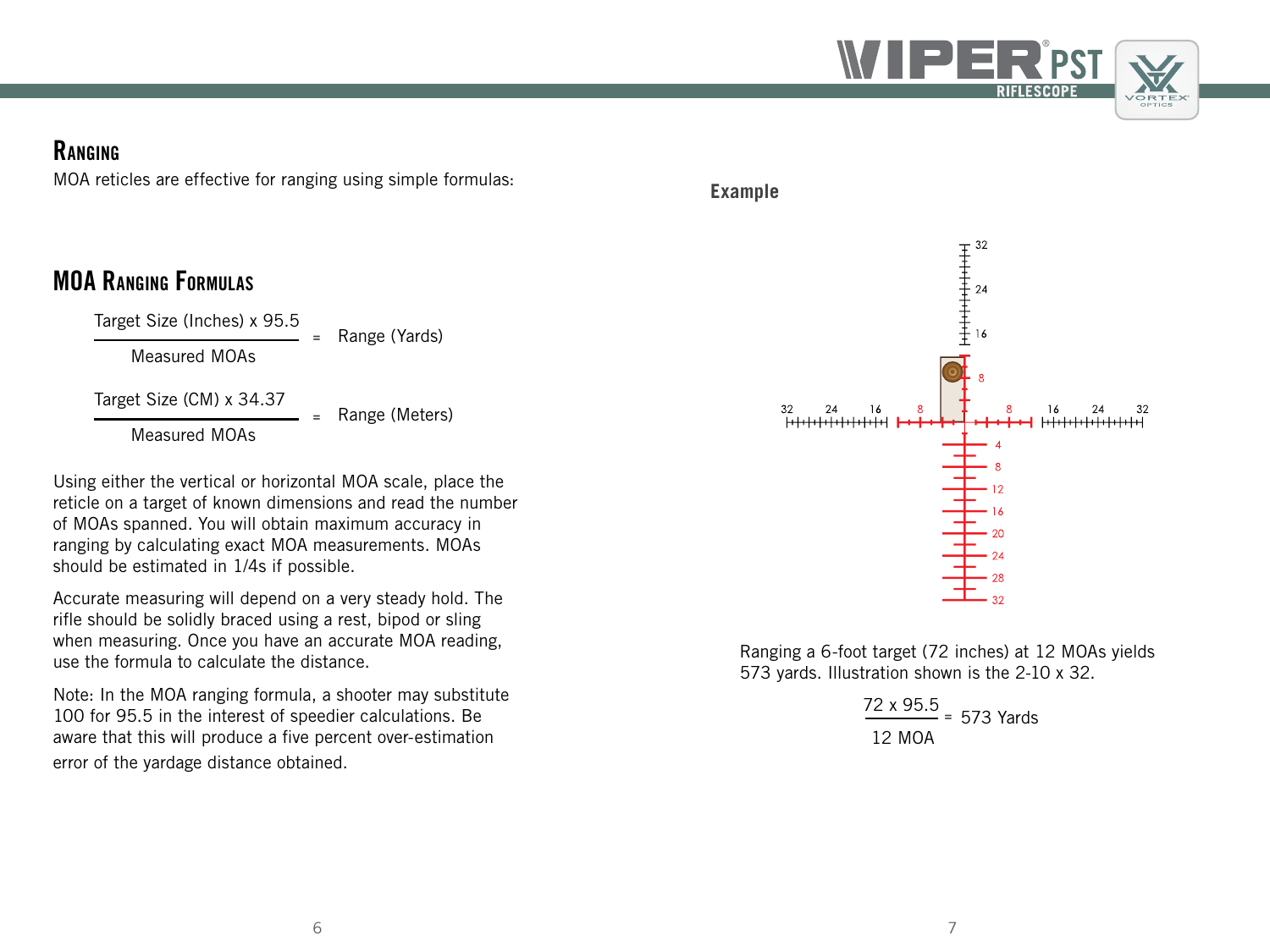

### Elevation Holdovers

Once the distance has been calculated using the reticle or a laser rangefinder, the reticle can be used for rapid holdover correction for bullet drop of the cartridge being used. To get the most benefit out of the EBR equipped riflescope, Vortex Optics highly recommends shooters learn their bullet drop numbers in MOAs rather than inches.

Since these reticles are scaled in MOAs, it is an easy job to quickly select the correct drop reference line once the shooter knows the bullet drops and windage/lead corrections in MOAs. If the shooter prefers to dial come ups for bullet drop using the elevation knob, knowing bullet drops in MOAs will allow for much faster adjustments as the MOAs can be quickly read on the elevation knob.

# Example  $\frac{1}{1}$ <br>32<br>24<br>24<br>15<br> $\frac{1}{1}$ <br>16  $24\,$ 32  $24$ 16 16 32

17.5 MOA reticle holdover at 625 yards. No wind. Illustration shown is the 2-10 x 32.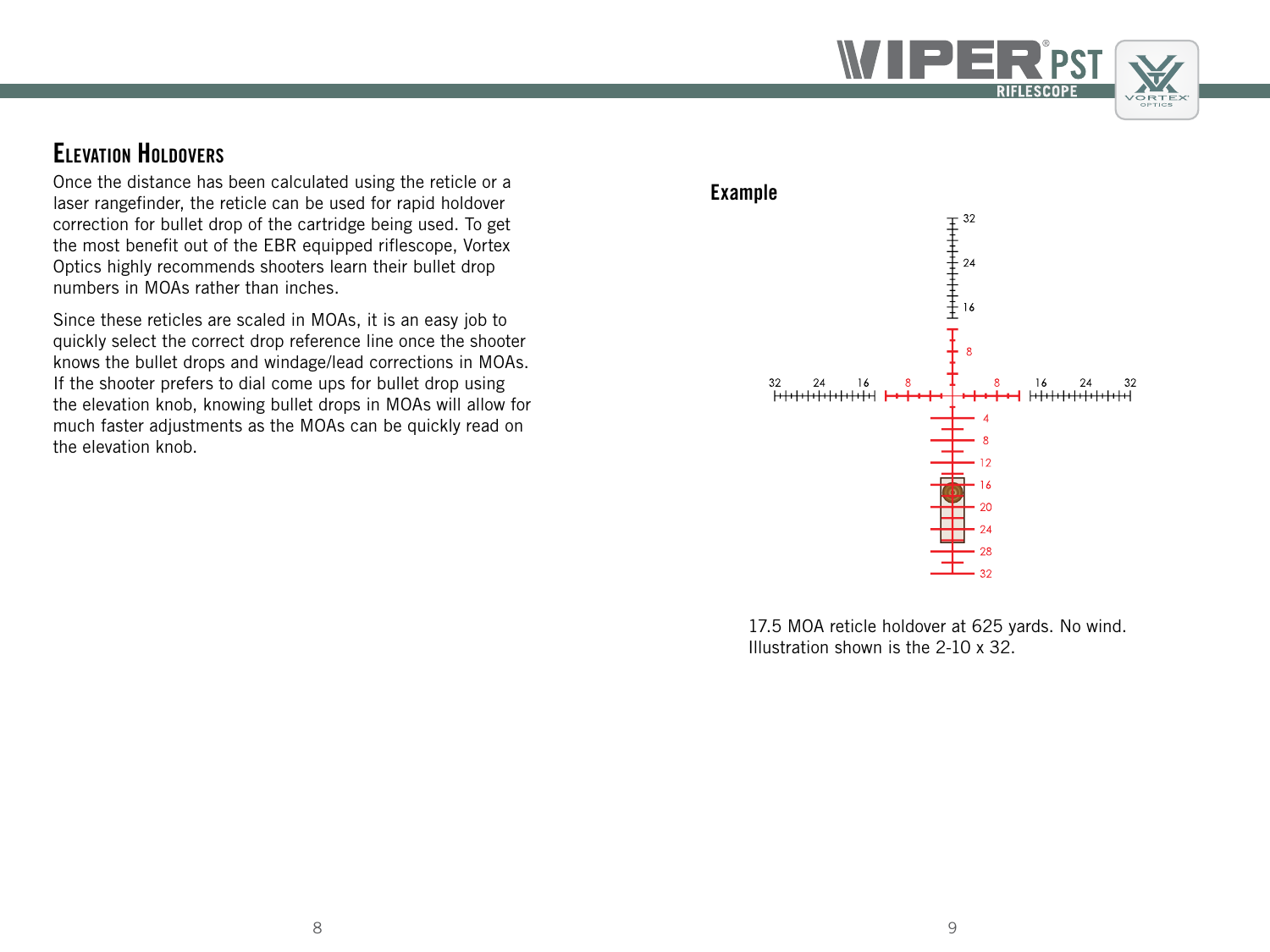

## WINDAGE AND MOVING TARGETS

The EBR MOA reticle is highly effective when used for wind and moving target leads. Using the reticle for effective windage and moving target leads will require thorough knowledge of your weapons system's ballistic performance under varying conditions and experience in reading wind strengths and target speeds. As in bullet drops, it is important for the shooter to learn a particular weapon's windage/moving target corrections in MOAs rather than inches. Always hold the reticle into the wind.

#### Basic windage correction on center crosshair

When dialing elevation come ups, the center horizontal crosshair will be used for windage or moving lead corrections.



3 MOA correction for 15 mph wind at 700 yards. Elevation already dialed into turret. Illustration shown is the 3-15 x 44.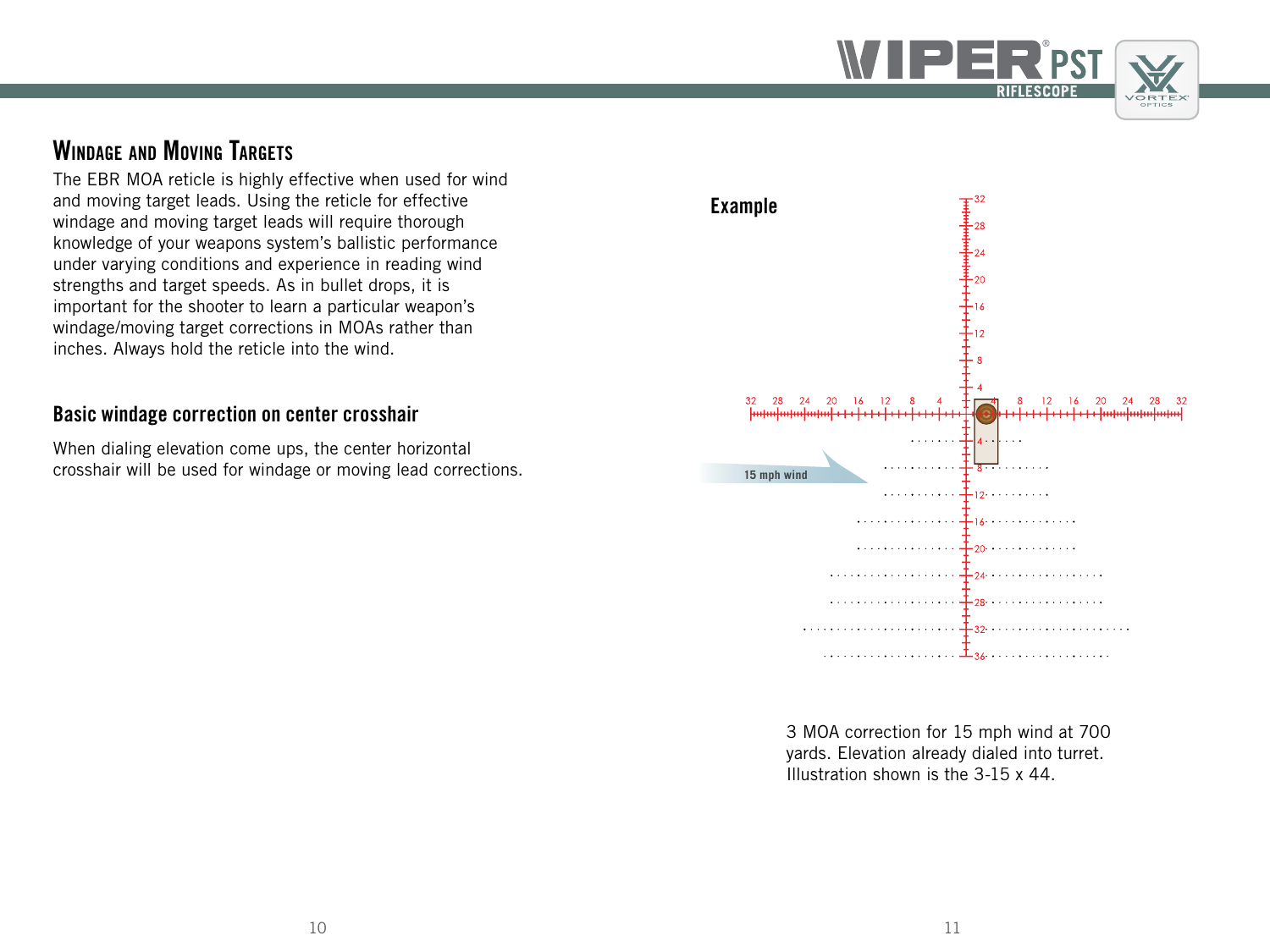

#### Basic windage correction using drop line on reticle

When using the reticle for elevation correction rather than dialing, the MOA marks on the center horizontal crosshair can still be used to help visually reference windage corrections.



8 MOA reticle windage correction at 500 yards in 20 mph crosswind using 12 MOA reticle drop line. Illustration shown is the 3-15 x 44.

#### Basic moving lead correction

When estimating moving target leads, the MOA marks on the center horizontal crosshair can be used. Estimating moving leads will require knowing yardage distance, wind speed, moving target speed and total bullet flight times including rifle lock time. Bullet flight times can be roughly calculated based on fps velocities or a ballistic calculator.

Note: Correctly estimating moving leads is very difficult and requires considerable practice and knowledge beyond the scope of this manual.



9.4 MOA reticle correction for a target moving at 3 mph at 800 yards. No wind. Illustration shown is the 5-25 x 50.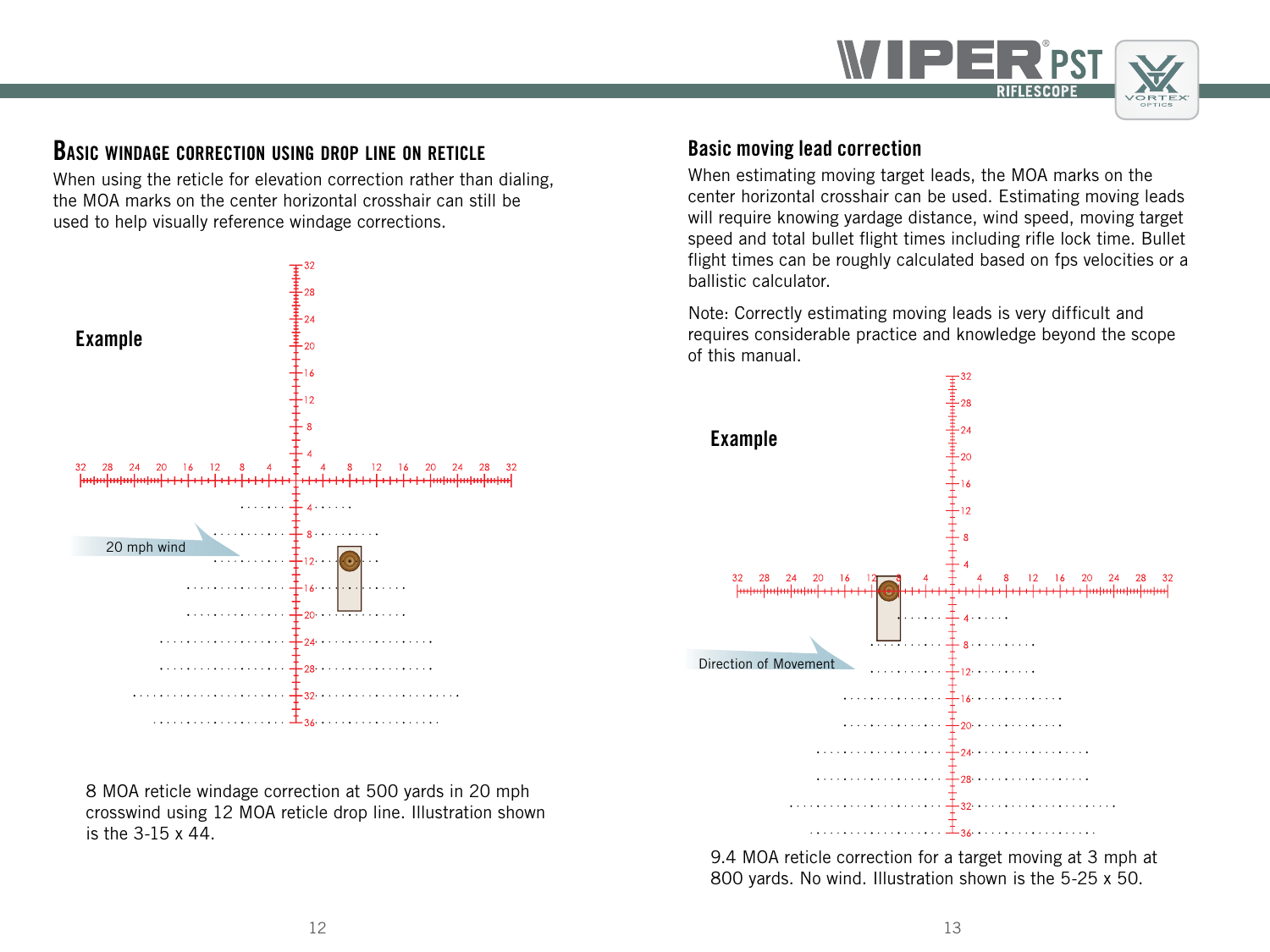





## VIP WARRANTY **OUR UNCONDITIONAL PROMISE TO YOU.**

We promise to repair or replace the product. Absolutely free.

- **Unlimited**
- **Unconditional**
- **Lifetime Warranty**

Learn more at www.VortexOptics.com

service@VortexOptics.com • 800-426-0048

*Note: The VIP Warranty does not cover loss, theft, deliberate damage, or cosmetic damage not affecting product performance.*